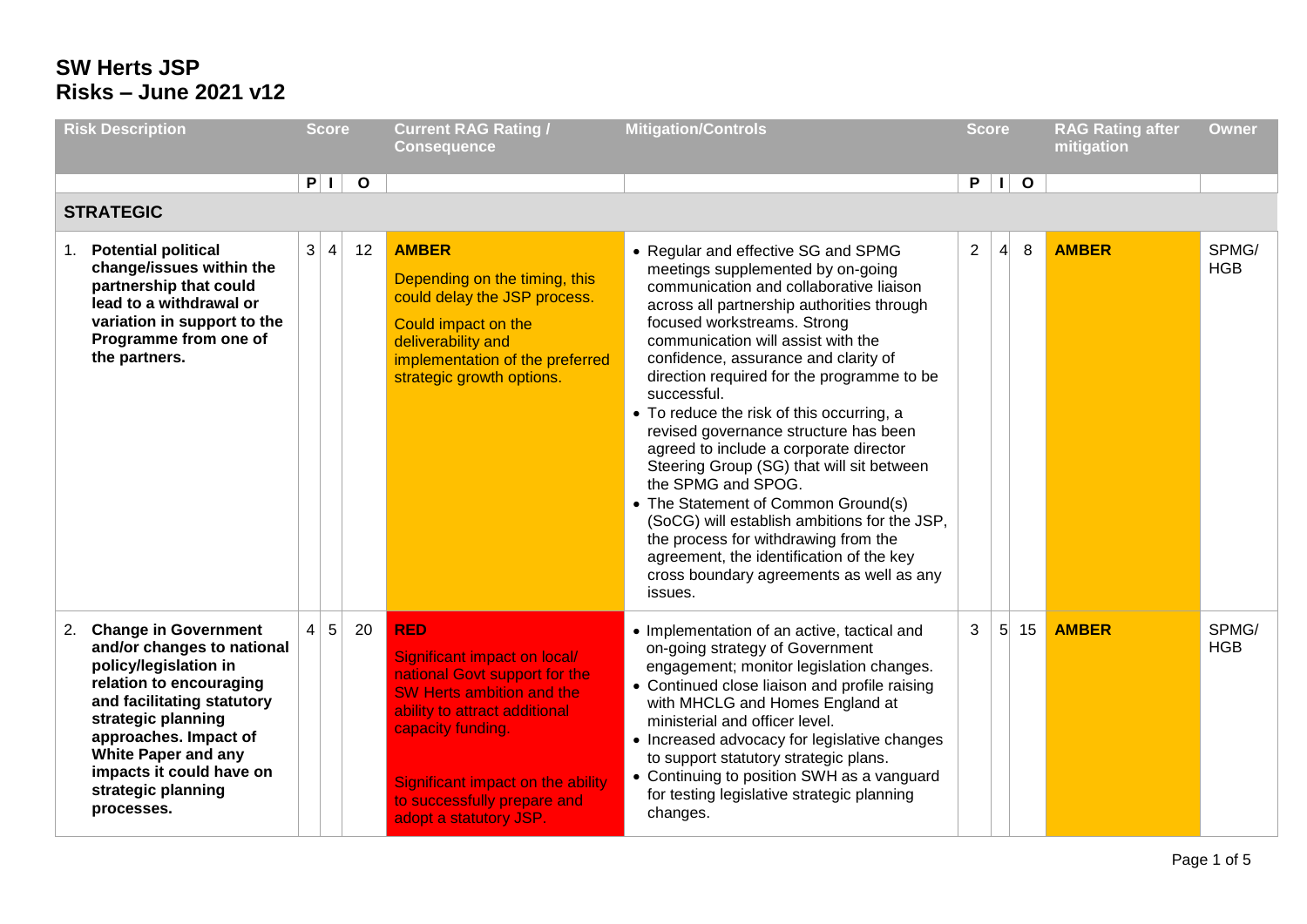**Contract Contract** 

| <b>PLANNING</b>                                                                                                                                                                                                                                                                                                                                                                    |                |                 |    |                                                                                                                                                                                                                                                                                                                                                                                                                                                                                                                       |                                                                                                                                                                                                                                                                                                                                                                                                                                                                                                                                                                                                                                                                                                                                                                                                                                                                                                                                                                                                                                                                                                                                                                                                                                                                                                                                                                                                                |                |                 |   |              |                      |
|------------------------------------------------------------------------------------------------------------------------------------------------------------------------------------------------------------------------------------------------------------------------------------------------------------------------------------------------------------------------------------|----------------|-----------------|----|-----------------------------------------------------------------------------------------------------------------------------------------------------------------------------------------------------------------------------------------------------------------------------------------------------------------------------------------------------------------------------------------------------------------------------------------------------------------------------------------------------------------------|----------------------------------------------------------------------------------------------------------------------------------------------------------------------------------------------------------------------------------------------------------------------------------------------------------------------------------------------------------------------------------------------------------------------------------------------------------------------------------------------------------------------------------------------------------------------------------------------------------------------------------------------------------------------------------------------------------------------------------------------------------------------------------------------------------------------------------------------------------------------------------------------------------------------------------------------------------------------------------------------------------------------------------------------------------------------------------------------------------------------------------------------------------------------------------------------------------------------------------------------------------------------------------------------------------------------------------------------------------------------------------------------------------------|----------------|-----------------|---|--------------|----------------------|
| JSP not agreed by<br>3.<br>Districts, fail at<br>examination or there is<br>significant slippage in the<br>timescales that are<br>beyond the tolerance of<br>the programme.<br>This could be due to the<br>decision-making<br>processes, technical<br>delays the procurement of<br>evidence, staff resources,<br>or the Planning<br>Inspectorate are unable to<br>meet timetable). | 3 <sup>2</sup> | $\vert 4 \vert$ | 12 | <b>AMBER</b><br>Potential implications on the<br>soundness of the District Local<br>Plans, specifically in relation to<br>the last five years of the plan<br>periods.<br>Impact on the ability of the<br>district Local Plans to rely on<br>the SW Herts spatial strategy in<br>relation to housing, employment<br>and infrastructure requirements.<br>Impact on the JSP budget.<br>Impact on the integrity of the<br>programme and any associated<br><b>Government</b><br>support/Government 'deal'<br>implications. | • Revised governance structure agreed to<br>include a Corporate Director level Steering<br>Group.<br>• Put in place a standard project planning<br>approach across the participating<br>authorities and regularly monitor the JSP<br>progress against 'key milestones' and work<br>programme, highlighting any risks at an<br>early stage with a proposal as to how this is<br>to be managed.<br>• Each partner authority to work with their<br>committee services to provide a<br>streamlined approvals approach at key<br>stages and ensure that this does not add<br>unnecessary time to the process;<br>• Procurement processes to be agreed by<br>SPMG to ensure JSP work is treated as a<br>priority and procurement facilitates timely<br>commissioning and appointment of<br>consultancy support. This should allow for a<br>bespoke tendering and procurement<br>approach and commitment to fund agreed<br>technical programme to expedite<br>procurement process.<br>• Evidence base and external support<br>considered at 'pre-commencement' stage<br>with project and programme management<br>function, budget and timescales clearly<br>identified.<br>• Early and regular engagement with PINS to<br>ensure timetable for EIP can be met;<br>• Regular review of Plan documents and<br>evidence by JSP team / consultants.<br>• Internal training and development to fill any<br>potential gaps. | $\overline{2}$ | $\vert 4 \vert$ | 8 | <b>AMBER</b> | SPOG/<br><b>SPMG</b> |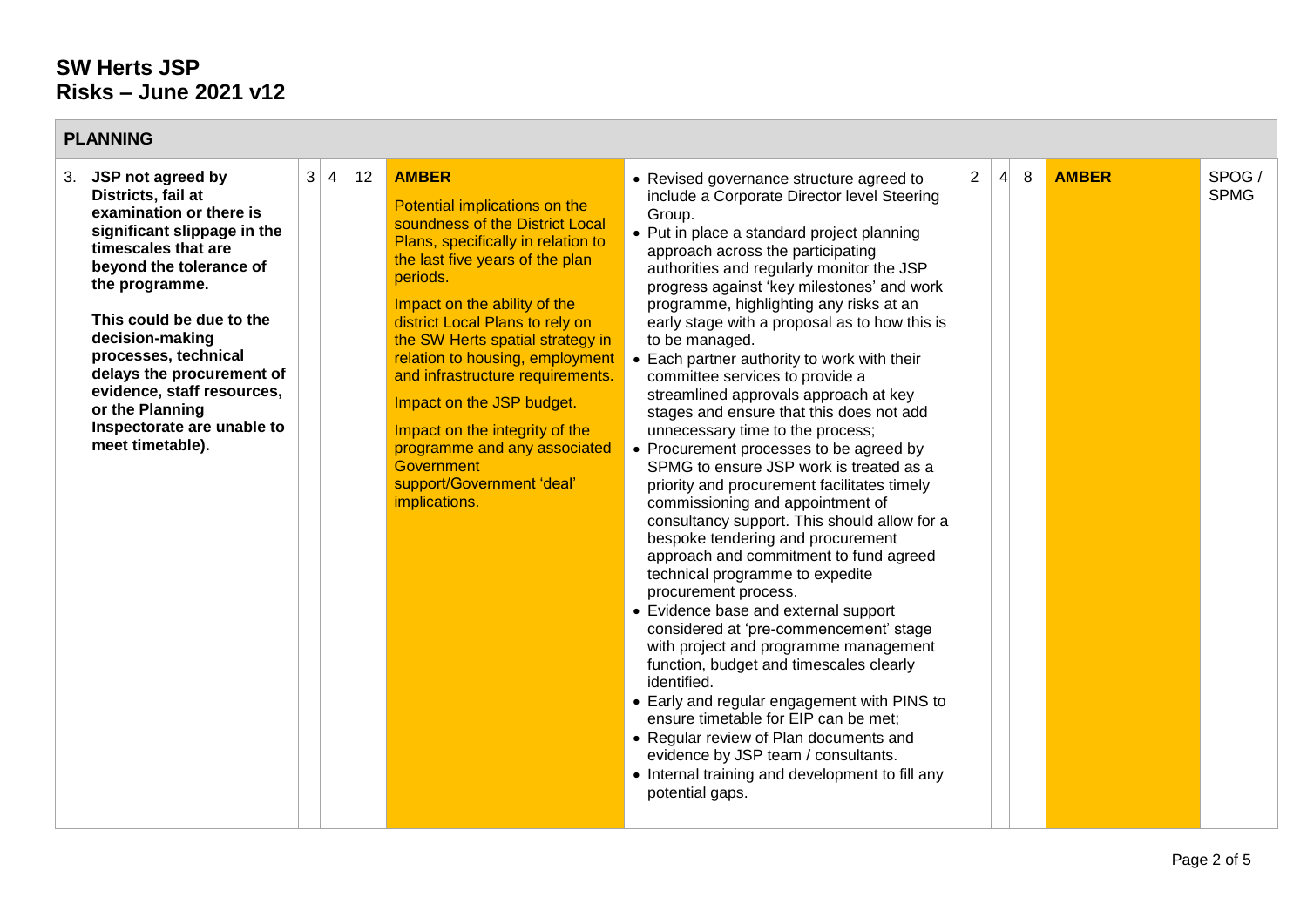|    | 4. One or more of the partner<br><b>Local Plans are found</b><br>unsound with regards to<br>the JSP strategic matters<br>and/ or fail to comply with<br>the Duty to Cooperate. |                | 3 4       | 12 | <b>AMBER</b><br>Could undermine and delay the<br>JSP process, and the<br>implementation (in policy) of the<br>SW Herts spatial strategy.                                             | • Regular liaison between Local Plan teams.<br>• Early and regular engagement between the<br>districts and PINs                                                                                                                                                                                                                                                                                                                                                                                                                                                                                                                                                                                                                                                                                                                                                                  | $\overline{2}$ |                 | $4 \vert 8$ | <b>AMBER</b> | SPOG/<br>Local<br>Plan<br>leads |
|----|--------------------------------------------------------------------------------------------------------------------------------------------------------------------------------|----------------|-----------|----|--------------------------------------------------------------------------------------------------------------------------------------------------------------------------------------|----------------------------------------------------------------------------------------------------------------------------------------------------------------------------------------------------------------------------------------------------------------------------------------------------------------------------------------------------------------------------------------------------------------------------------------------------------------------------------------------------------------------------------------------------------------------------------------------------------------------------------------------------------------------------------------------------------------------------------------------------------------------------------------------------------------------------------------------------------------------------------|----------------|-----------------|-------------|--------------|---------------------------------|
| 5. | Insufficient resources and<br>skills to deliver the JSP to<br>programme.                                                                                                       | 5 <sup>1</sup> | $\vert$ 4 | 20 | <b>RED</b><br>Would delay the JSP process<br>and lead to programme<br>milestones being missed or<br>delayed, with a resultant impact<br>on the timing of the adoption of<br>the JSP. | • Ensure that the JSP scope is kept tight,<br>agreed early by all partners, and focussed<br>to key policy areas and the evidence<br>needed to support this - avoid 'scope<br>creep'.<br>• Undertake a full audit of existing and<br>available resources and capacity to be<br>undertaken at the JSP commencement<br>stage.<br>• SPMG to set a realistic budget for JSP<br>preparation, taking into account all potential<br>internal and external sources of funding<br>(including Planning Delivery Fund, Council<br>support and potential funding from growth<br>deal to support capacity)<br>• Secure programme management support<br>during pre-commencement stage<br>• Work on a 'South West Herts' basis,<br>ensuring making the more effective and<br>efficient use of all resources and skills<br>across all six partner authorities - create a<br>SW Herts skills bank. | 5              | $\vert 4 \vert$ | 20          | <b>RED</b>   | SG/<br><b>SPMG</b>              |
| 6. | <b>Evidence base highlights</b><br>significant challenges in<br>delivering the JSP Spatial<br>Strategy /                                                                       | 2 <sup>1</sup> | 3         | 6  | <b>AMBER</b><br>Could delay the production of<br>the JSP and the adoption<br>timing.                                                                                                 | • Identify potential challenges in the JSP<br>Delivery Plan (e.g. infrastructure funding)<br>and agree risk management plan for<br>addressing<br>• Ensure Strategic Growth Options Study<br>considers all options and is based on an up<br>to date and robust evidence base.<br>• Ensure focussed contract management of<br>the Strategic Growth Locations Study to<br>ensure any issues are highlighted,<br>escalated and resolved in a timely fashion.                                                                                                                                                                                                                                                                                                                                                                                                                         | 1              |                 | $3\vert 3$  | <b>GREEN</b> | <b>SPOG</b>                     |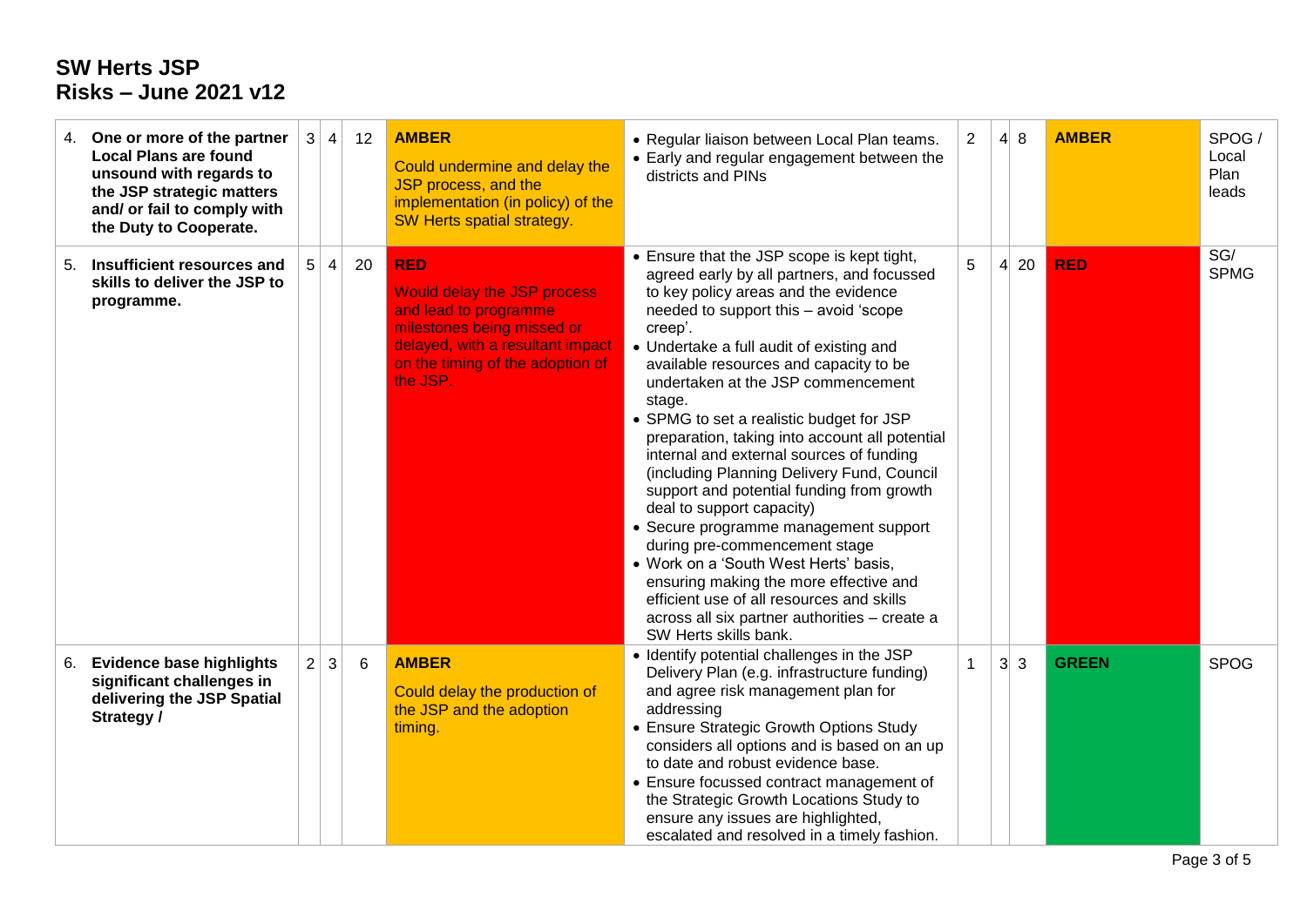|                                                                                                                                                                                                                                                                                                                        |                |                 |    |                                                                                                                                                                                                                                                                               | • Consider an alternative approach which will<br>still deliver the same outcome.                                                                                                                                                                                                                                                                                                                                                                                                                                             |              |   |            |              |                                   |
|------------------------------------------------------------------------------------------------------------------------------------------------------------------------------------------------------------------------------------------------------------------------------------------------------------------------|----------------|-----------------|----|-------------------------------------------------------------------------------------------------------------------------------------------------------------------------------------------------------------------------------------------------------------------------------|------------------------------------------------------------------------------------------------------------------------------------------------------------------------------------------------------------------------------------------------------------------------------------------------------------------------------------------------------------------------------------------------------------------------------------------------------------------------------------------------------------------------------|--------------|---|------------|--------------|-----------------------------------|
| 7. JSP Spatial Strategy<br>undermines the District<br><b>Local Plan spatial</b><br>strategy(ies)                                                                                                                                                                                                                       | $\mathbf{1}$   | 3               | 3  | <b>GREEN</b><br>Could impact on the soundness<br>and timing of the adoption of<br>the Local Plans.                                                                                                                                                                            | • Ensure focussed contract management of<br>the Strategic Growth Locations Study to<br>ensure any issues are highlighted,<br>escalated and resolved in a timely fashion.                                                                                                                                                                                                                                                                                                                                                     | 1            |   | $3\vert 3$ | <b>GREEN</b> | <b>SPOG</b>                       |
| <b>COMMUNICATIONS</b>                                                                                                                                                                                                                                                                                                  |                |                 |    |                                                                                                                                                                                                                                                                               |                                                                                                                                                                                                                                                                                                                                                                                                                                                                                                                              |              |   |            |              |                                   |
| 8. Public consultation<br>attracts opposition and<br>seeks to undermine JSP<br><b>Spatial strategy</b>                                                                                                                                                                                                                 | $\overline{2}$ | 3               | 6  | <b>GREEN</b><br>Could delay the preparation of<br>the JSP with resultant impacts<br>on the date of adoption.<br>Potential for JR and associated<br>delays/cost implications.<br>Could mean additional evidence<br>is required, with resultant<br>impact on budget and timing. | • Clear and targeted JSP Communications<br>and Engagement Strategy to be prepared<br>early. Strategy to ensure ongoing<br>briefings and opportunities to engage in<br>JSP preparation are explained for all<br>partner authorities, external and internal<br>stakeholders and the community.                                                                                                                                                                                                                                 | $\mathbf{1}$ |   | $3\vert 3$ | <b>GREEN</b> | <b>District</b><br>Comms<br>team? |
| <b>FINANCIAL</b>                                                                                                                                                                                                                                                                                                       |                |                 |    |                                                                                                                                                                                                                                                                               |                                                                                                                                                                                                                                                                                                                                                                                                                                                                                                                              |              |   |            |              |                                   |
| 9. No additional funding<br>from MHCLG/<br>Government due to the<br>lack of a further round of<br>PDF bidding and/or<br>additional funding<br>resourcing opportunities.<br>Insufficient and/or delays<br>to funding from MHCLG<br>could also impact the JSP<br>budget and the delivery of<br>the programme priorities. | $\overline{4}$ | $5\phantom{.0}$ | 25 | <b>RED</b><br>Councils may need to fund the<br>continuation of the Project from<br>existing resources.                                                                                                                                                                        | • Implementation of an active, tactical and<br>on-going strategy of Government<br>engagement; monitor legislation changes.<br>• Lobbying of the Government for financial<br>flexibility;<br>• Expedite any Government 'deal' and<br>ensure it includes capacity funding to<br>prepare the JSP;<br>• Continued close liaison with MHCLG at<br>ministerial and officer level, and willingness<br>to take action if the JSP budget looks<br>incompatible with the JSP programme.<br>• Ensure that there is a budget contingency | 4            | 5 | 25         | <b>RED</b>   | SPMG/<br><b>HGB</b>               |